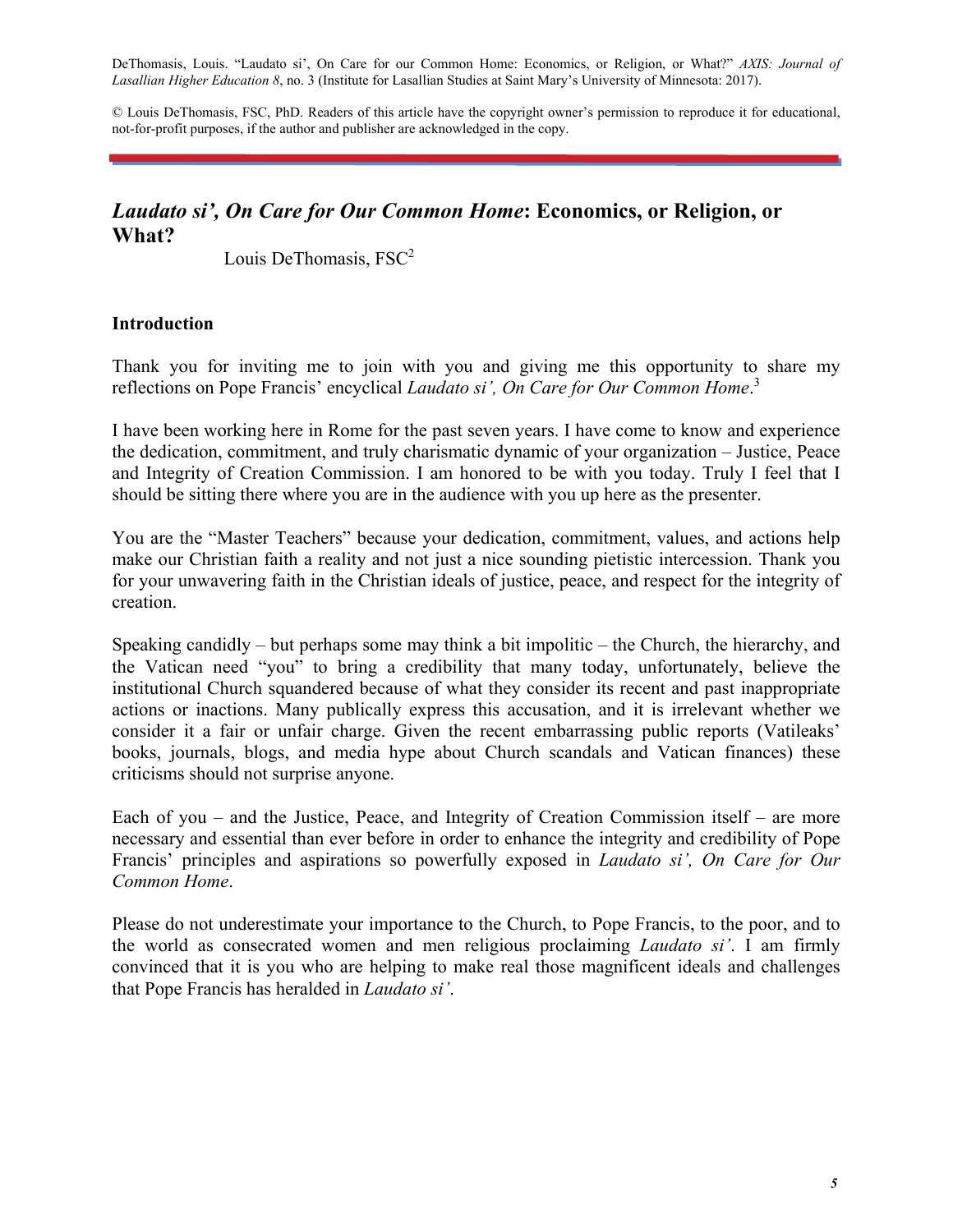# *A Kind of Terrorism*

Some of my perspectives may be somewhat differently nuanced from the usual approach of those who are committed to making global society aware of the absolute necessity to transform our actions regarding the sustainability of our world's environment. All must be more responsive and more effective in dealing with the growing "terrorism" perpetuated by world climate and environment abuses.

Yes, it is indeed terrorism! It is a terrorism that effects not only the global environment and climate, but it is a terrorism that is an insidious and devastating attack on people. Its horrible consequences fall especially on the most marginalized and downtrodden in our world today: the poor in their abject poverty who lack the power, or even a "voice," in supporting Pope Francis' call to action in *Laudato si'*!

Try telling the powerless poor people that their "faith" does not need global, regional, and local "finance" in order to end their human degradation and poverty.

Yes, we can present volumes of statistics to support this claim. You are all aware of those facts. However, I think the results of a November 2015 World Bank report<sup>4</sup> most effectively capture this terror. It estimates that currently there are 702 million people on this planet living in poverty. And if the current environmental abuses are not corrected, we can expect at least another 100 million more people living in poverty by 2030. More than 800 million and that is getting very close to the one billion mark!

# **Economics, or Religion, or What?**

I have divided my presentation into three parts:

- First, I will present *four basic and essential elements* that I believe we must come to understand as we attempt to promote the principles of *Laudato si'*.
- Second, I ask: "Are we reading *the signs of the times*<sup>5</sup> correctly if all we see is a picture of greed, of consumerism, and of unethical behavior in the economic and business worlds?"
- Third, I will present *some factual observations from today's business world* that I believe substantiate and help explain my convictions.

You may judge that some of my observations are somewhat different than those that are usually discussed on this topic.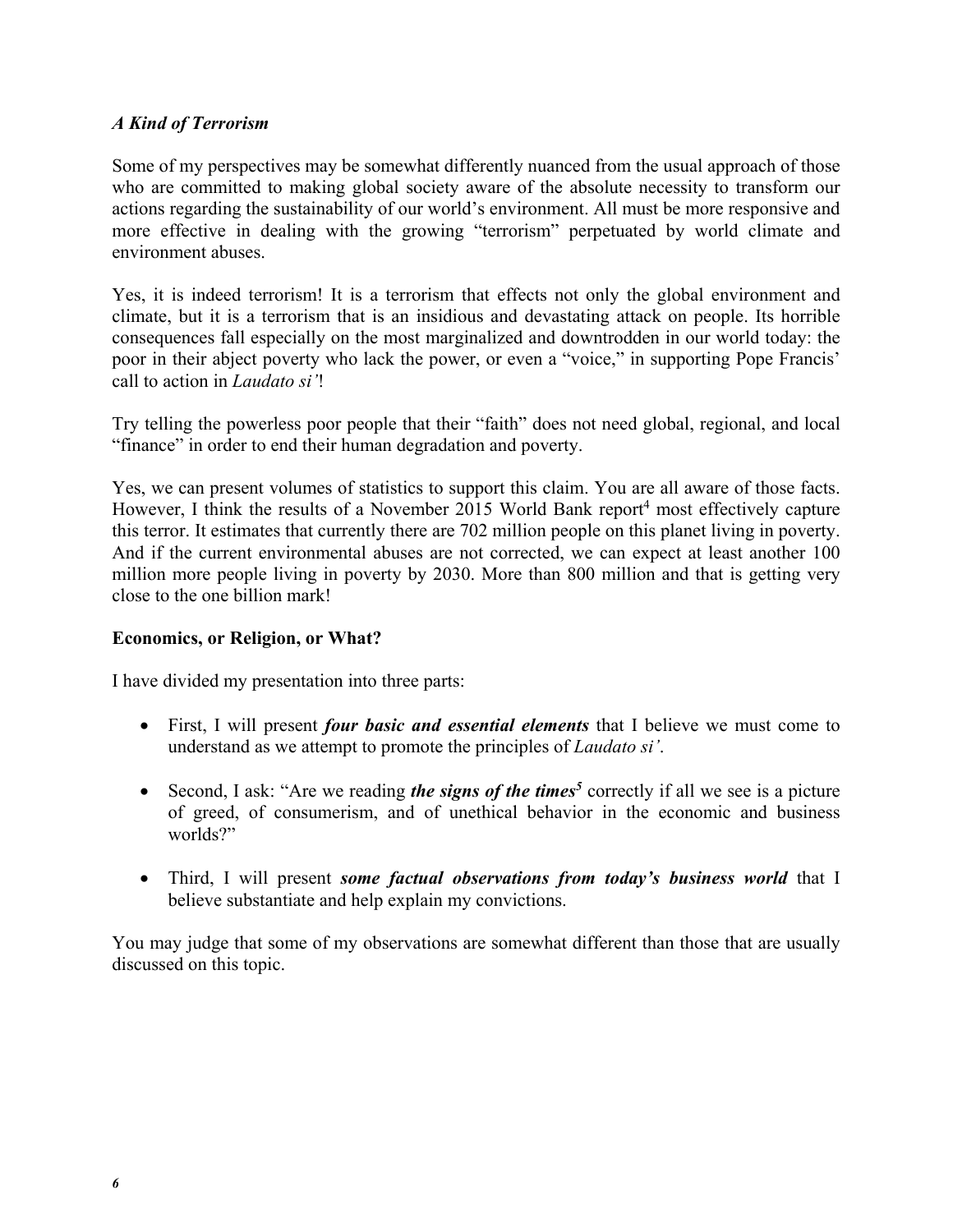### *1. Four Basic and Essential Elements*

#### *The First Basic Element*

Let me explain my first basic and foundational point that I suggest is a necessary element in considering our topic. I can best explain this by sharing some of my personal history relating to the experiences that I have encountered.

Over the years, I have encountered difficult and tense situations when I have discussed Christian principles and ethics in business and investment matters. For instance, in 1981 when I cofounded Christian Brothers Investment Services (CBIS, Inc.<sup>6</sup>) we saw the compelling need for Catholic Church investment-type funds to be invested in a more professional, transparent, and socially responsible manner while actively engaging our Catholic values and principles. However, this idea was not always well received – not even in some Church circles.

There were often negative responses and reluctance by some to our mission. Many forcefully said that religious congregations and Church-related persons and organizations had "no business in business"! According to them, we should "mind our own business"!

I am now here in Rome where seven years ago I was asked to help organize CBIS-Global with the same core mission to combine professional investment management with Catholic investment principles through *active ownership*, *participation*, and *engagement* of our Catholic social values. Now with the publication of Pope Francis' *Laudato si'*, I hear that same negative choir of many once again singing out with a loud, staccato chant: "The Pope and the Church have no business in business, nor climate change, nor environmental issues, nor economics, nor politics!"

Behind this common negative criticism are usually rigid ideologues insisting that we must not mix religion with economics. [Does that sound familiar?] Until this day – and I suspect until I am called home to the Lord – I still have the same belief. In today's world, and even more than when in the 1970s I first started to write about this, there is a compelling need for Catholics and all people of good will to foster ethical investment values in free-market systems. *Faith and finance* must not be considered two separate realities. One without the other has become a flimsy conclusion by the disillusioned that have an illusion that falsely proposes *holiness* is not a core, inseparable part of *worldliness*. They seem to forget that God created this world and saw that it was good – it was very good!<sup>7</sup>

For any of us to be under this traditional, nostalgic, fragmented, and dualistic ideology – one that separates *spirituality* from *materiality* and actions in this world – is a total misunderstanding of the core of the Christian faith: The Incarnation. God, totally spirit, as The Holy Trinity became flesh in the material and worldly body as a human person, Jesus. He came into this world. And that was good – it was very good!

No, Jesus was not just an illusion of God pretending to be human in this material world. Jesus was not some fantasy or imaginary worldly reality. This Jesus – truly God and truly human – lived, died, and had risen in and from this world: this "good world" created with God's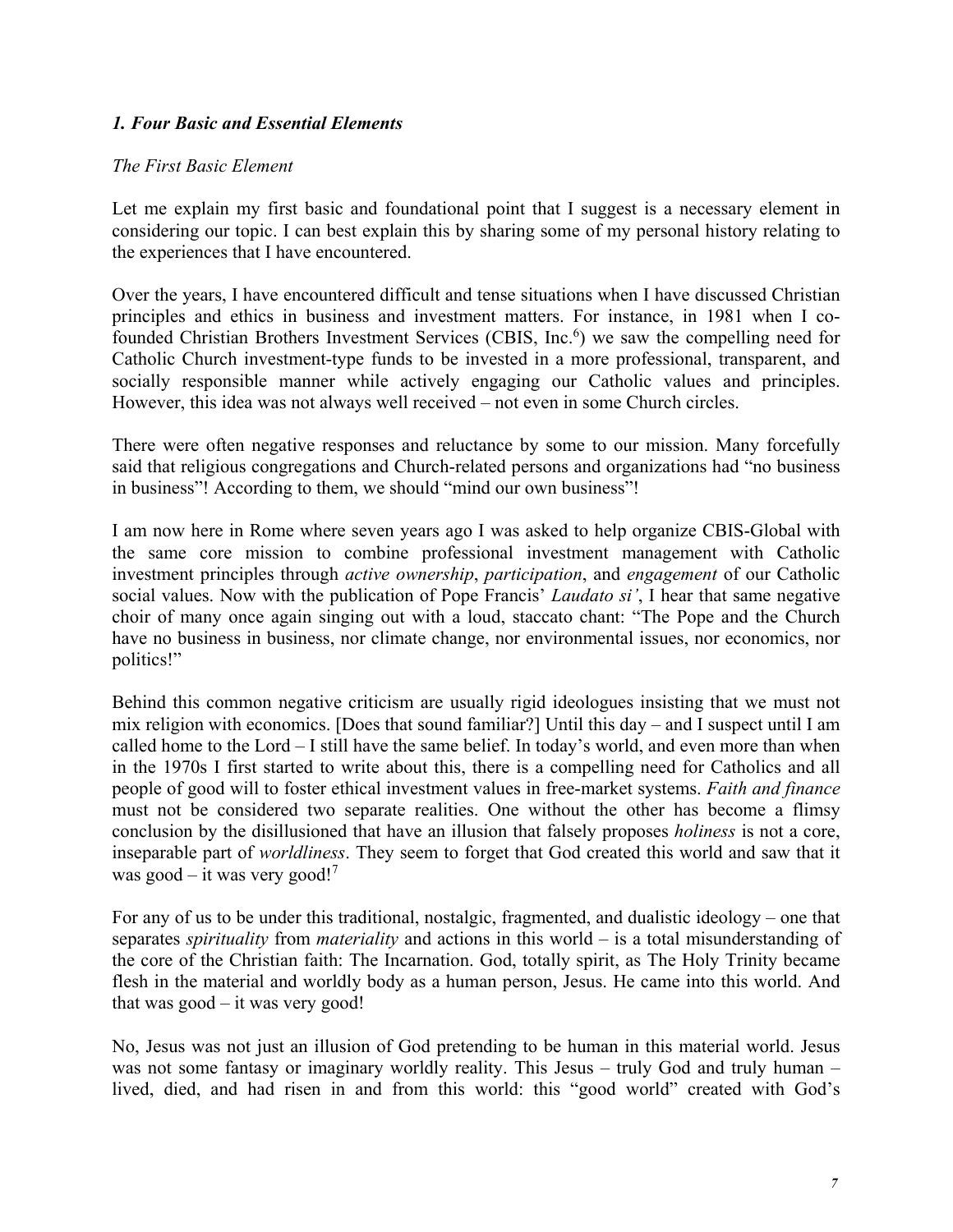unconditional love for all women and men and for all the lands, seas, skies and creatures in, on, above and below it. And that was good – it was very good!

"And the word became flesh and lived among us, and we have seen His glory, the glory as of a Father's only son, full of grace and truth."8

In essence, those opposed to *Laudato si'* want us to stay in the pews and pray that we get to "the next world"; but we must shut up about this world! You and the Pope have answered that command with a resounding, "No, absolutely not!"

Pope Francis and the principles of *Laudato si'* need you and all committed people to help make "whole" and "holy" the integrity of creation!

Therefore, my first basic and foundational point is the following: "Holiness" in the Church and for each of us is our spiritual "faith" made real, decisive, and powerful with the use of our worldly "finances." *Faith and finance*. Business had better also be our business.

### *The Second Basic Element*

My second foundational point can best be explained if I start with a series of questions. Are you a rational person? Another question. Here is a 10 Euro bill. Which one of you would come up here and set this bill on fire? Why not? It would be foolish. It would be a waste. Those 10 Euros are wages that 5 people who are in poverty earn in a day.

Now, another question. You are in a store buying a watch costing 20 Euros. Your friend tells you that the same watch sells for 10 Euros in a store a few blocks away. Yes, a 10 Euros savings! Would you walk those few blocks to save the 10 Euros?

Now a final question. You are now buying an automobile costing 30,010 Euros. Your friend tells you that the same automobile sells for 30,000 Euros a few blocks away. A 10 Euros saving! Which one of you would walk the few blocks to save 10 Euros on the purchase of a 30,010 Euros automobile? Most, if any, would not. So, you have just "burned-away" 10 Euros that you already said would be foolish to do; and it would be a waste. [Five poor people could have earned those 10 Euros that you just burned today.] Logically, therefore, could someone then ask you: "Why are you so foolish and wasteful?" "Why are you so inconsiderate of the poor?" "Why are you so "irrational?" I guess you get the point!

It is the person that makes economic decisions. It is not a *business organization* that makes economic decisions. Rather, persons in the organization make the decisions for business – i.e., persons *managing* a business and persons *investing* in a business. Finance, business, and economics – contrary to popular beliefs – are not in "essence" always very logical, scientific and rational, as we have been repeatedly led to believe. Do you doubt that? Then if you do, ask yourself whether people are always very logical, scientific, and rational in their actions and decisions?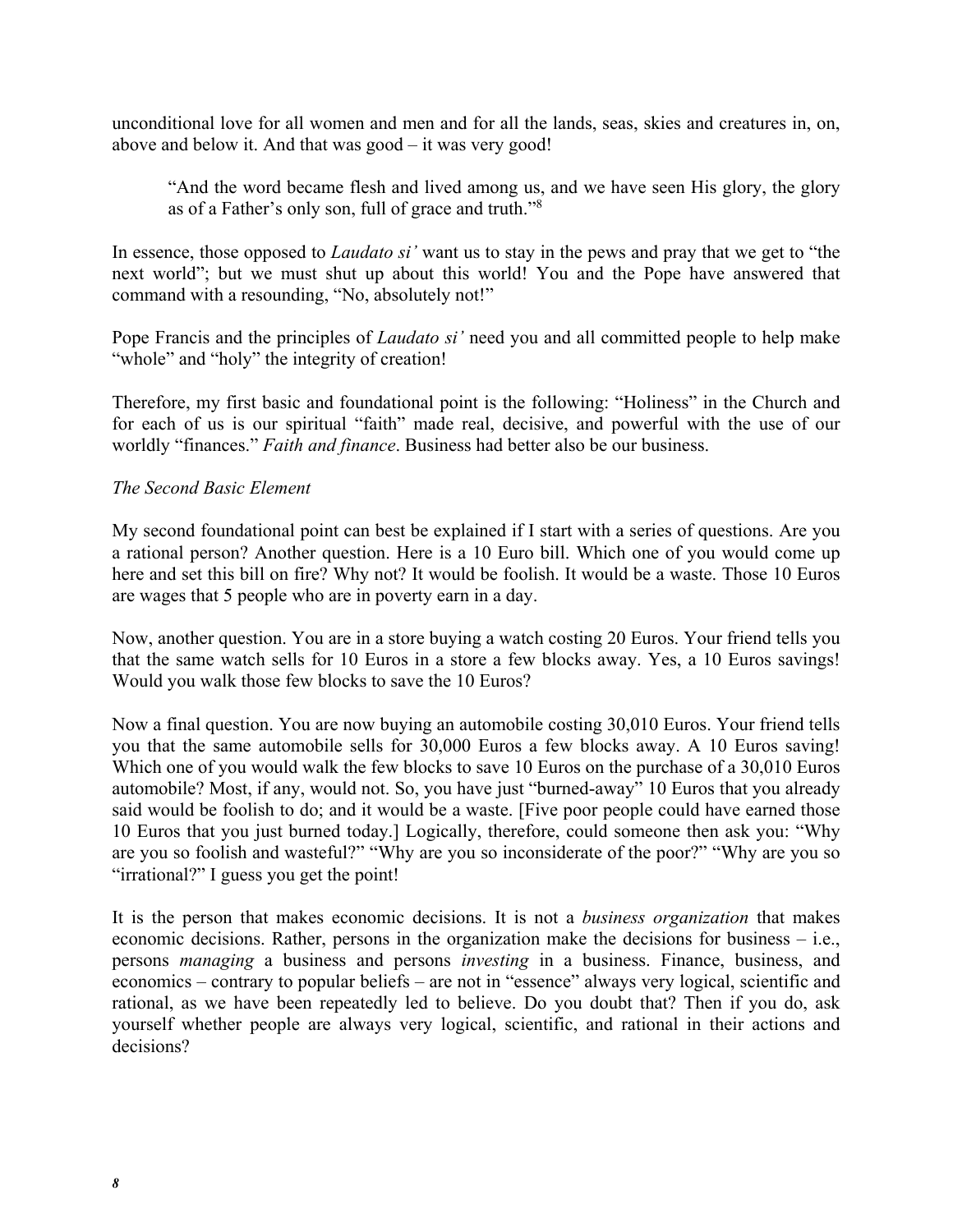There is an apparent growing shift in modern-day economic thinking that is bringing to our understanding a significantly different emphasis from classical economic theory that held a belief in *homo economicus* – the rational economic person.

The nineteenth-century philosopher John Stuart Mill<sup>9</sup> developed his theory of *utility* that said persons would consistently choose the option with the highest expected *utility* in order to maximize their general happiness.

Developed over time and emerging is a theory challenging this traditional economic understanding. It is being developed in what has become known as behavioral economics. A leading expert in this way of approaching the economic world, Dan Ariely, has a fascinating book, *Predictably Irrational: The Hidden Forces That Shape Our Decisions*. 10 Just as an example of what he discovered in his research, he demonstrated that people will work more when they have to work for a cause than for cash. When no money is involved people apply social norms to the situation and will work harder. Indeed, that's not financially logical; but it sure is good – it is very good, for people!

Persons, not organizations, make economic and business decisions. That includes all of us with our values and not just with our rationalized financial gains. Business people in a free-market system are ultimately responsible and responsive to us, the investors in business. And let us also not forget that it is not government that makes decisions. Rather, persons (politicians) in government that "we" vote into office are the decision-makers.

Therefore, as we explore this topic we must be careful where we point our fingers of blame regarding the current economic and environmental situations in today's global society. In other words, our "rationalizations" of economic causes may not be the complete answer to the serious problems that we are now facing.

In fact, I believe this should bring to all our minds that there are those in our Church and in other religions – and other people of goodwill – who (perhaps many unwittingly) have contributed to the deteriorating environmental and poverty situations on our globe. How? They contributed by not always actively engaging socially responsible values with their own investments. Were "they" and / or "we" overly concerned with our "rate of return" rather than our "rate of good influence'" on those businesses in which we invested?

All of us must use "our" power, persistence, and courage to stand up for our values and not let anyone shut us up! All of us must ask ourselves if we are making our investment decisions in the world of finance as Catholics in conformity with our Christian and social values. In other words, are we willing to go the "extra distance" to save that 10 Euro bill that others find convenient and easier to avoid?

Therefore, my second basic and foundational point is as follows: Economic and business decisions are by nature involved with some inexplicable and "irrational" dynamics more than predetermined economic or business organizational constraints. Business "does" what persons "decide"! What we decide about our investments matters!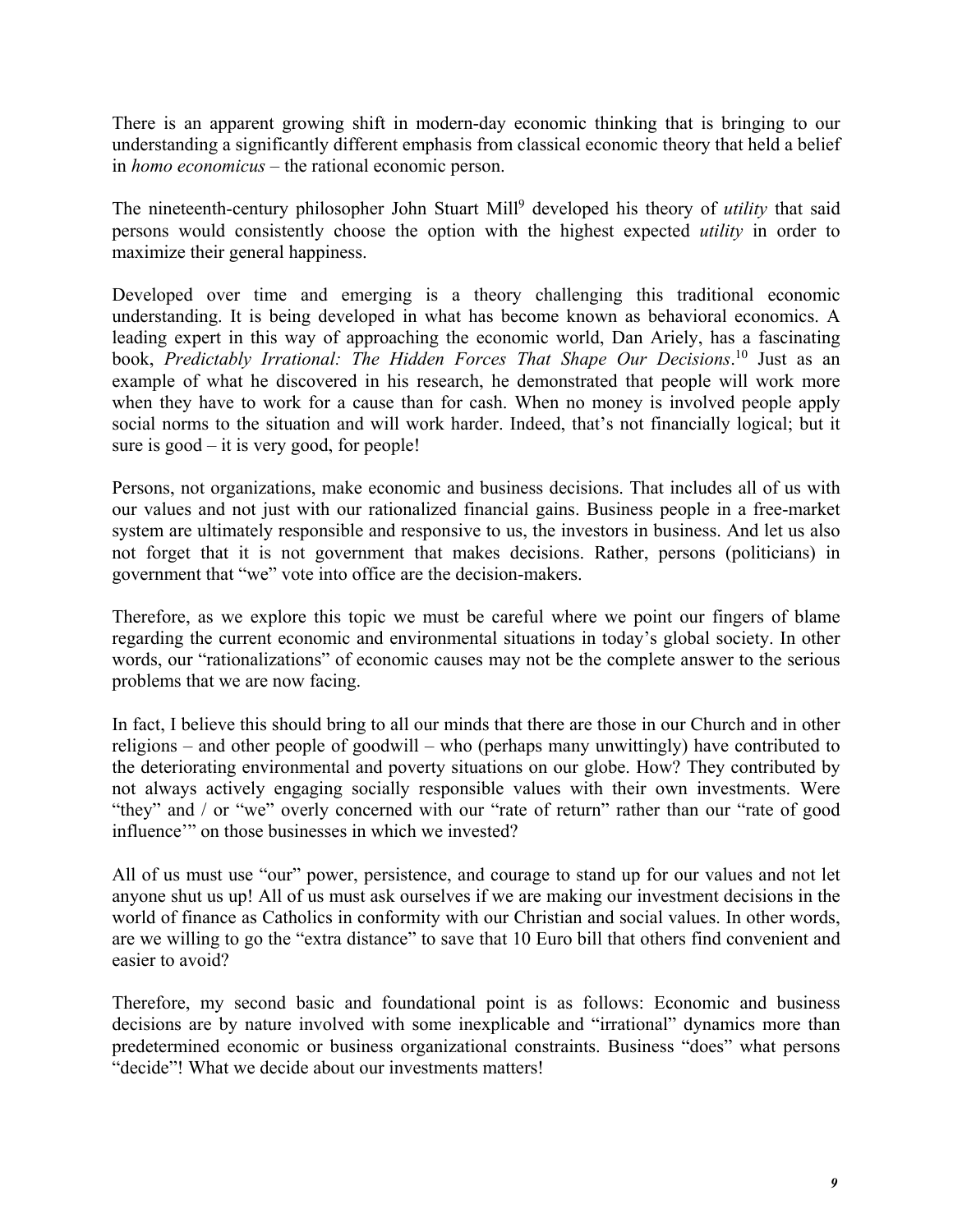### *The Third Basic Element*

My third foundational point is best described with a reportedly true story regarding the past flamboyant and unpredictable president of Russia, Boris Yeltsin.

In one of his first press conferences as president in 1991, the press corps was out to confront Yeltsin on the deteriorating and horrible economic conditions in Russia at the time. One of the first questions put to him was, "Mr. President, in one word describe the current condition of Russia's economic condition?" Yeltsin responded, [*хорошо* (*harasho*)] "Good!" For a few moments the press corps was in silent shock at Yeltsin's answer. After composing himself, the reporter then followed with the question, "Well, Mr. President, perhaps you can explain that in more words." Yeltsin then responded, [*нехорошо* (*niharasho*)] "Oh, okay, not good."

We should always keep in mind, in our discussion on this topic, that there are no one word or easy answers that will solve the deteriorating environmental and poverty issues of our times. Simple solutions equal simple (non) answers.

Therefore, my third basic and foundational point is the following: Not any person, not any organizations, and not any set of recommendations has a monopoly on "the" solutions to the environmental and economic problems described in *Laudato si'* – not even *Laudato si'* itself. You, I, our Church – all of us – must continue to seek new solutions and to "win over" new "recruits" to promote the basic values of *Laudato si'*.

### *The Fourth Basic Element*

My fourth foundational point involves one of the most famous philosophical questions in the history of philosophy.

Originally, Socrates posed this question: "Is conduct right because the gods command it, or do the gods command it because it is right?"11 In other words, the dilemma that this question presents to us to this day should make us aware that to support the principles of *Laudato si'* we must realize that it is not just a "Catholic" thing!

It really doesn't matter even whether you believe or do not believe that it is a God-given command. If we are to make Pope Francis' *Laudato si'* effective in today's world our arguments and solutions must be attractive to all people, businesses, and organizations of good will. We must be comfortable and accepting that our initiatives are not just for all who believe as we do as Catholics.

My point is to suggest that in today's globalized world there is a kaleidoscopic array of ways, cultures, and religions that look at reality with a diversity never even before imagined in the history of the world. We are compelled to present our support of *Laudato si'* to the world *writlarge* without arguments that rely only on ideological religious premises. We must appreciate that it is not only Catholics who want to confront the horrors of environmental destruction (and we certainly know there is no unanimity even among Catholics who will accept *Laudato si'*); but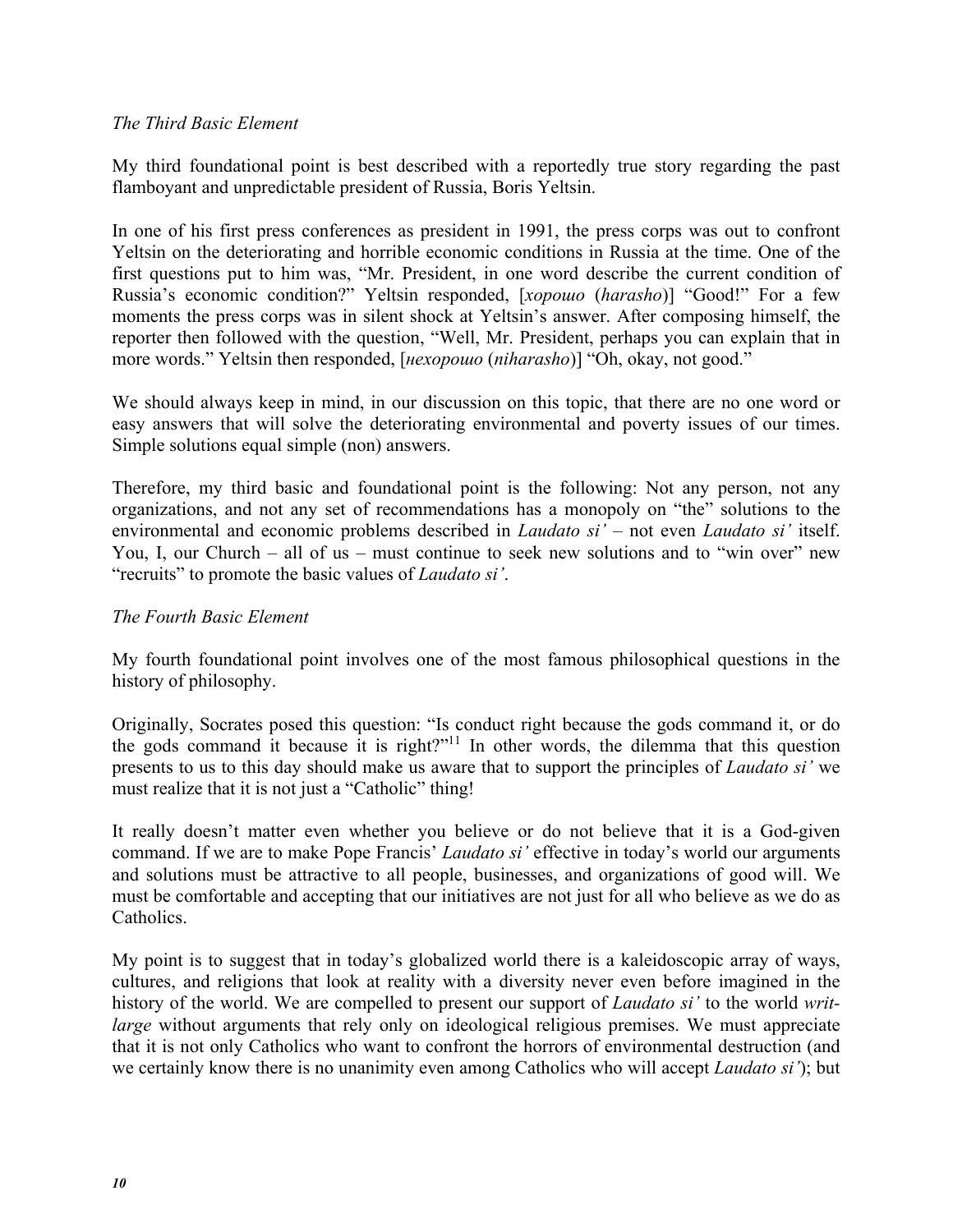rather people of all religious or non-religious beliefs must be our "partners" and our "associates" that can and do support *Laudato si'*.

We Catholics must be humble enough to remember that we are the "late-comers" in fostering and proclaiming the harmony and integrity of creation! From about the fifth century BCE, Buddhism proclaimed its pragmatic *Middle Path* – a nontheistic reasoned moral self-discipline approach that teaches respect for the world and all creatures on it. Also at about that same time in China, Confucius and Lao Tzu philosophies appeared in which they taught in different ways the *oneness* and *wonder* of human nature and the world. Then there is Islam's teaching, *khalifah* – the destiny of all humans to serve as stewards for all of creation.

Therefore, my fourth basic and foundational point is as follows: We must understand and argue for the principles of *Laudato si'* as truly a "catholic" (with a small "c") – that is a universal *human* and *natural* command – and not just as a *Catholic* sectarian religious proclamation. I believe that with this approach we will effectively bring holiness to worldliness.

# *2. The Signs of the Times*

Are we reading *the signs of the times* correctly if we only see a picture of greed, consumerism, and unethical behavior in the economic and business worlds?

Let us explore this situation.

Of course it is not difficult to see that no matter what religion, nation, political or economic system one comes from, there is almost universal appreciation for the inspiration and beauty of Saint Francis' canticle from which Pope Francis starts his latest encyclical.

"Laudato si', mi' Signore" – "praise be to you, my Lord."

"Praise be to you, my Lord, through our sister, Mother Earth, who sustains and governs us, and who produces various fruit with colored flowers and herbs."<sup>12</sup>

Today if we read *the facts of the times*, which is much easier than reading *the signs of the times*, we are clearly confronted with a world that has serious illnesses: environmental abuse and a pandemic of human poverty in emerging, developing and even in developed countries!

In 1987 – 763 years after Saint Francis' inspiring exhortation that poetically embraces the harmonious unity within God's creation and one sea, one ocean, 6,886 km away from Rome the United Nations' World Commission on Environment and Development issued a less poetic (but nevertheless potent) message concerning our planet.<sup>13</sup> It cautioned the world about the absolute necessity to insure that our global development directions never lose sight of the issue of sustainability. I quote from the report:

Sustainable development is development that meets the needs of the present without compromising the ability of future generations to meet their own needs.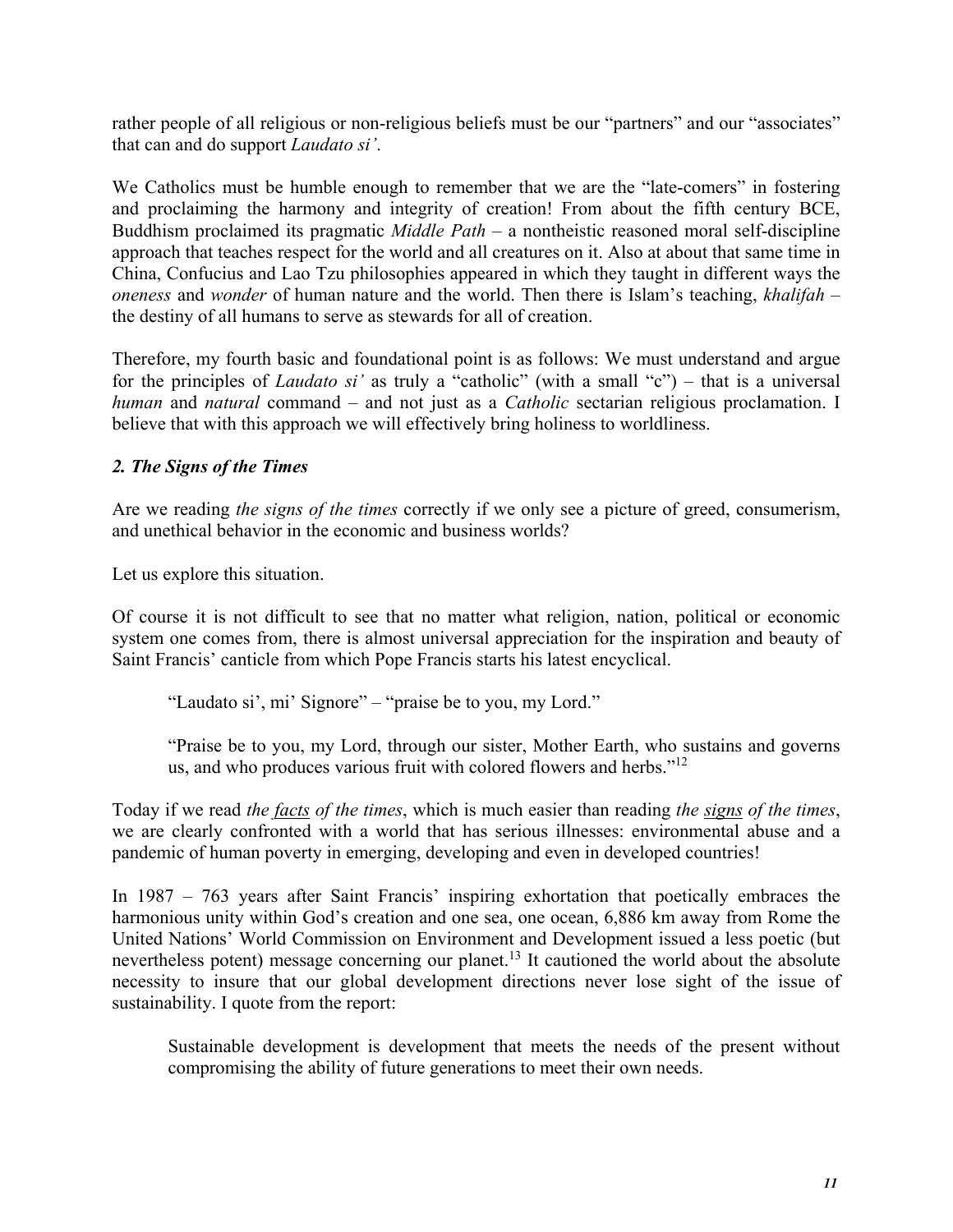We must remember that sustainable development is not just about today's climate, environment, and economic concerns. It must consider today's and the future's social, cultural, religious, and political dynamics as they interact with economic outcomes for generations to come. And economics especially is where the complexity, the tensions, and the fights begin.

Economic strategies, societal values, and religious dynamics with their consequent outcomes make *faith and finance* inseparable!

And now 792 years after Saint Francis awakened people to the awesomeness and magnificence of God's creation of the world, some say the world is flat, distance is irrelevant, time is only in the "now," and information in the "iCloud" is boundless. Indeed, we are in a much different and more complex world than Saint Francis experienced; but nevertheless "people" are still "people" and "poverty" is still "poverty" – 792 years later!

There are those who believe that with globalization people are less sensitive to the poetic and beautiful spirit of Saint Francis. Even many in the Church contend that the problem in this new technological and financial world is the rampant spirit existing of consumerism, relativism, and materialism.

We will not solve the problems elaborated in *Laudato si'* if we are content to accept at "face value" such negative views of the people and businesses of the world. We will not solve our problems with just nice sounding homilies.

We are called to read *the signs of the times*. That is essential! If we do not read *the signs of the times* accurately, what makes us think that we can solve the problems of the times? What makes us think that we could attain the aspirations that Saint Francis expressed in his canticle? What makes us think that we could attain the hopes expressed by today's Francis, the Pope, in his *Laudato si'*? As we have heard it said, "If you want the right answers, you better ask the right questions!"

Let me share with you something that happened several years ago that sparked a flame of insight in my mind and helped me to better see *the signs of the times*. That sudden flame led me to the insight that while our world, our economies and our businesses are concerned with "profits," does that, however, mean they are therefore as materialistic, greedy, and disregarding of people's dignity as many claim they are?

Now I know that I am on very dangerous ground. I am suggesting that many of us may have to look deeper and quite differently when pointing our fingers of blame to businesses, finance, modern-day technological advances, the market's quest for profits, and materialistic values in general. Undeniably all these do exist. However not all these attributes are so pervasive in all business, economic, and technological cultures that hope for the environment and for people to be helped does not exist.

Of course, the poor certainly need our prayers; but I suspect they may first want and desperately need to *profit* from material and worldly finances that will make them and their families become consumers. They want (need!) food, clean water, clean air, health services, and education so that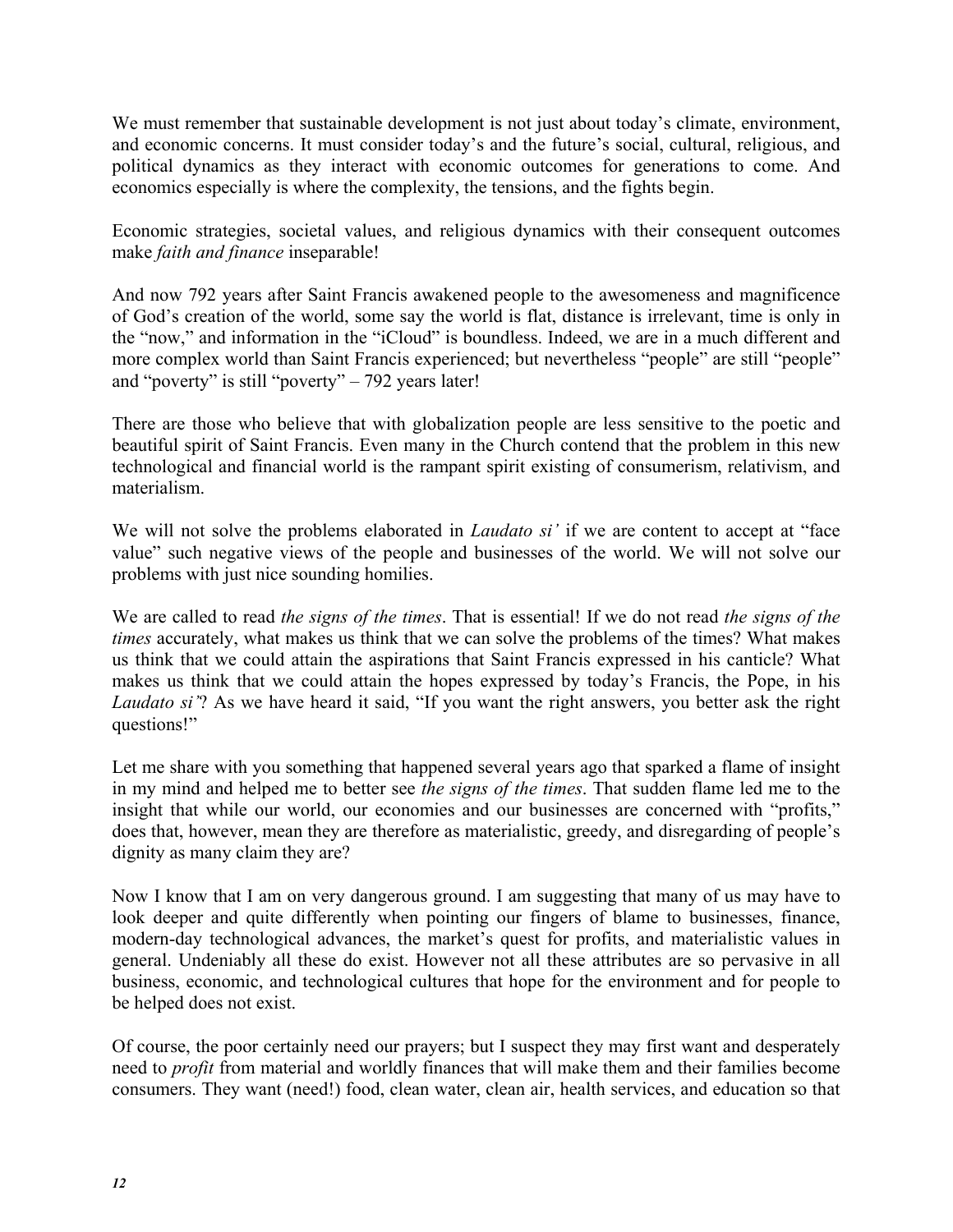they may have the physical strength to kneel down and pray for themselves and then get up and work for themselves with dignity!

*A New "Spiritual Geography"* 

Let me relate an occurrence that I think may point to a more accurate reading of *the signs of the times* that seems to me to be essential if we are to understand the moral / economic underpinnings of this new globalized materialistic world.

June 6, 2011: the day the late Steve Jobs of Apple gave his last major speech before he passed from this world. He talked to a group of engineers, scientists and business people. All admittedly were interested in making profits for themselves and their companies. At this meeting, Steve Jobs introduced the wondrous and marvelous "iCloud" to the public.

The "iCloud" permits a user to store five gigabytes of memory. They questioned him: "Where is it stored?" [A gigabyte can hold over 4,000 books, over 340 digital photos, and much more.]

They asked: "Where is this "iCloud?" "How does it work?" They asked him these questions many times. Jobs answered: "You don't need to know. I don't know; it just works!" Finally, they accepted Job's (non?) explanation, applauded him and marveled at this great creation. We still have his "creation," and we still don't know how it really works or where it is! [However, some "experts" think they know!]

What an important lesson for us and the institutional Church to learn and understand about how this incident helps explain what is referred to as a new "spiritual geography" – *the signs of the times*.

Many of today's youth and business people already *accept* the role of the mystery of faith as part of their lives and as part of doing their business. They live and work with their economic "irrationality." Remember. They live the mystery of Steve Job's "iCloud" and *virtual reality in cyberspace* – wherever that is!

As paradoxical as it may seem, it is almost always the rigid ideological Christians – who are supposedly the more "orthodox" believers – that do not embrace the "mystery" of Jesus' Gospel as it shines forth in Pope Francis' *Laudato si'*. They claim that the content of the message of *Laudato si'* is not religiously "appropriate" for Christian or Catholic faith!

We must never equate rigid ideological values with Christian faith. "God does not love rigidity," as Pope Francis said in December 2015.<sup>14</sup> It now appears that "mystery" is more a constitutive part of contemporary life with its new "spiritual geography" than it is in a rigid ideological "other worldly" / "dualistic" and supposedly more spiritual world.

# *Cyberspace and Virtual Reality*

In fact modern-day globalized people, their businesses, their economies, and their spirituality, are intimately interwoven in cyberspace. Today's ideological traditionalist within the Church must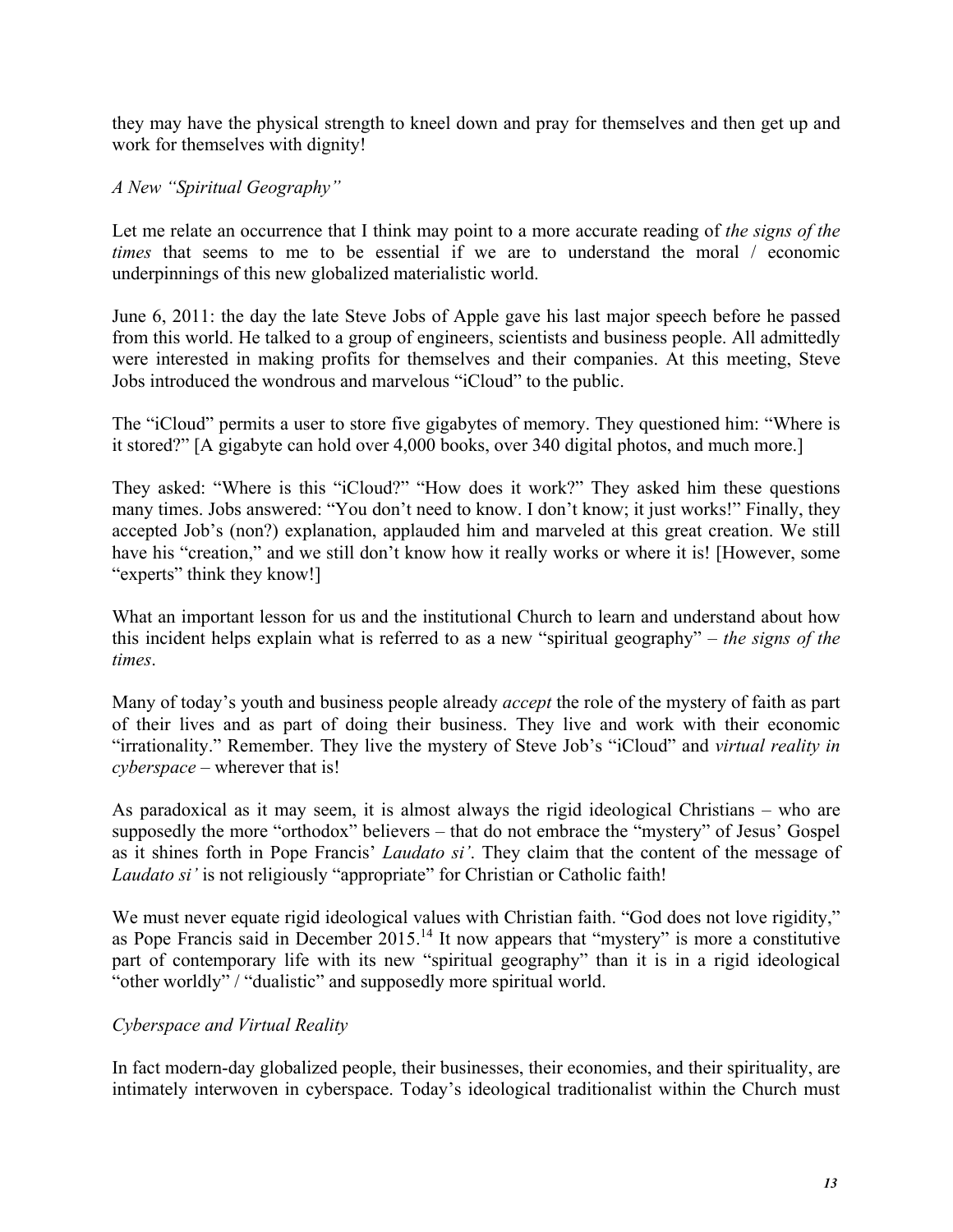understand that instead of their understanding of time and space, we also now have cyberspace that created a new kind of reality: *virtual reality*. This virtual reality is real, but it does not exist. That is, it does not exist in a physical place, or in a dogma, or only in a rationalized doctrine, or in a canon of laws. Rather, it exists in the realm of cyberspace, i.e., "mysterious space" – whatever or wherever that is!

Curiously (amazingly!) how far-sighted Teilhard de Chardin was in the last century when he developed his theory of the *noosphere*! 15 For Teilhard the *noosphere* is a growing complexity evolving as human minds interacted into complex networks. It is *an envelope of thinking substance* that encompasses earth with greater integration toward a unification of awareness. Teilhard developed his insights of evolution as he gazed on the magnificence of the integrity of God's creation. He observed that creation developed from inanimate matter, to biological sophistication, to human cognition.

But where is Teilhard's *noosphere* located? Where is this *envelope of thinking substance* that encompasses earth? Teilhard did not know. We still do not know. But it is there – somewhere and somehow – and it really works!

In this *virtual reality*, objects are no longer measured only as quantifiable entities in time and space. Economics and business are not only concerned with "greed driven" business strategic plans. With the help of *Laudato si'* the imaginations of many business people and governments are beginning to open like blossoms [almost like Saint Francis' Mother Earth's "various fruit with colored flowers and herbs"] as virtual objects in their imaginations. Minds, values, and aspirations are beginning to come together. Who would have predicted just a few years ago that we would have an agreement on environmental goals by almost two hundred nations that came together recently in Paris (COP  $21^{16}$ )? Thus, people are now more comfortable to operate, move and create in a much different kind of reality and  $-$  as paradoxical as it may seem at first  $-$  a more spiritual and mysterious reality within a more materialistic, worldly, consumerist and secular reality. Indeed, *business ain't business as usual!*

Let us read *the signs of the times*. We must break away from past, nostalgic, and comfortable, tidy, compartmentalized worlds that only see an "either-or" world of "spiritual vs. secular." Such dualistic "sacred-profane" thinking does not make sense any longer in the world of *faith and finance*. More importantly, it will not make us effective messengers in bringing the dynamics of *Laudato si'* to today's people and businesses that can correct current day abuses.

People today are completely free to let their imaginations explore the mystery of an unconditionally loving God who does not require them – and has never required them – to be the same as everyone and everything else. That we "may be one"<sup>17</sup> no longer means in this new "spiritual geography" that we "must all be the same," and think the same, and look the same!

But as if this *virtual reality* were not transformative enough, we now see a technological leap developing into the creation of a *mixed reality* going beyond the physical and virtual universe to a metaverse. *Virtual reality* enhances the human imagination by placing us into a world of our aspirations and faith. However, *mixed reality* grasps us right where we are and enhances our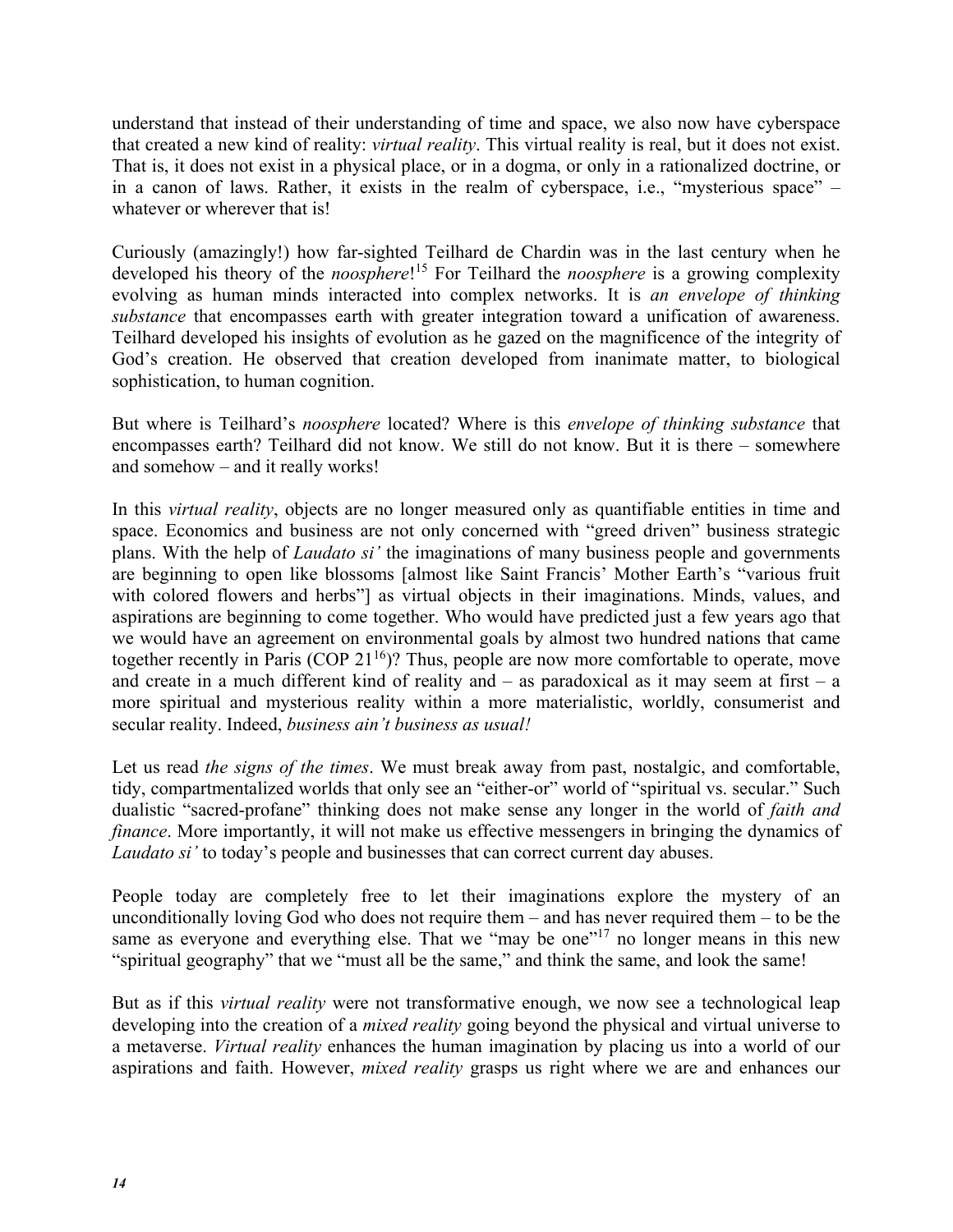"here-and-now" lived reality with an overlay of computer-generated images on to the existing world.

What a mystery is this supposedly materialistic world! For so many today – immersed within this new "spiritual geography" – the presence of God is truly among us, with us, and embracing us in this new phenomenon: *virtual reality* and *mixed reality*! What a magnificent mystery that brings to the inner dimensions of our Catholic faith that prays "*thy kingdom come, on earth as it is in heaven*" – wherever that heaven is!

A heaven in the here and now material world with the transformed imaginations of those Christians in personal relationship with the Mystery of the Holy Trinity through the mystery of *virtual reality*; or is it in the mystery of Teilhard's *noosphere*; or is it with those of other faith traditions; or is it with those of no religion at all; or is it with no "labels" or theological formulations in this new "spiritual geography" of the third millennium?

If we do not attempt to understand and explore this modern-day ambiguity – or as some call it a *blessed ambiguity* – as the underpinning and foundation of a transformed world, then we cannot find effective solutions to the real, concrete and devastating problems of poverty and deteriorating environmental consequences in our world.

So, I conclude this part of my presentation. In order to have an effective economic strategy to support the actualization of the principles of *Laudato si'* in today's world:

- We must actively participate by investing our funds in businesses that support sustainable economic principles in their practices and by attempting to influence those that are not.
- We must understand that our best "economic" argument in this third millennium, with a new "spiritual geography," is our "moral" argument. "Business profits when people profit." [How is that for ambiguity?]

# *3. Factual Observations from Today's Business World*

In this third part of my presentation, I will present some factual observations from today's business world that I believe substantiate and help explain my convictions. By "factual" I mean to support my observations and conclusions with actual, accurate, and objective data and facts.

We have pointed out that some contend that the current business scenario is best described with accusations such as: relentless drive for profits, greed, materialistic, uncaring, and a disregard for people and the environment.

I have no doubt that any of us can point to business practices and factual incidents that would corroborate such a negative business scenario. All that we have to do is open our eyes and look around to see the mounting deterioration of our environment and the horrible conditions of poverty around the world. However, if this is the total factual and comprehensive reality in the world's economies, businesses, and investment practices, then how can we explain away some current observable and favorable trends? I contend that currently we can see positive trends that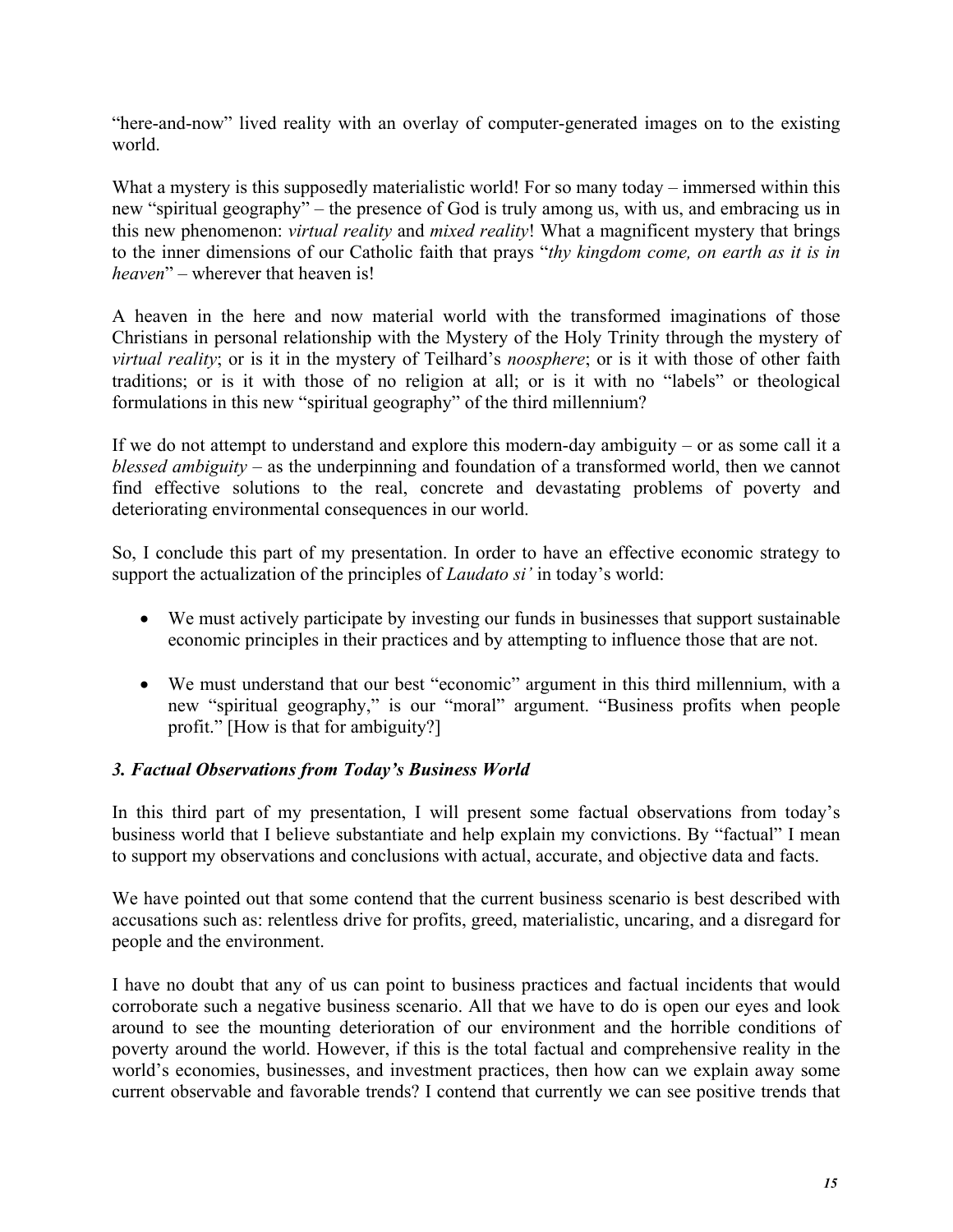are different and in fact help form a "continuous loop" that encourages a desire for a sustainable and ethical free-market. A free-market dynamic that benefits people and the environment and also helps us to attain converts in the support of Catholic Responsible Investing and Environmental, Social, and Governance (ESG) values and principles.

# *First Factual Reality*

There is unquestionably growing and mounting evidence that demonstrates that integrating ESG principles and values into business and investment decisions often improves business results or, at worst, is a "neutral" factor.

For example, an MSCI study in June 2015 using the MSCI World Index<sup>18</sup> as a benchmark demonstrated that an ESG-tilt strategy that overweighs stocks with a higher ESG rating and includes those stocks that had improved their ESG ratings resulted in them outperforming the index.

Another example, in the first Christian Values Index established by the STOXX company in partnership with CBIS-Global, a ten-year retroactive performance history was researched that demonstrated that there was almost identical ten-year results by investing in the screened Christian Values Index as if one invested in the STOXX Europe 600 Index.19

More research studies are being done and evidence is growing that in our current business and investment materialistic world there is greater awareness that more ethical, environmental, and human sensitive dimensions are infiltrating the globalized business equation. *Faith and finance* are entering the modern-day global business equation right now!

# *Second Factual Reality*

In the 2014 study provided by the Global Sustainable Investment Alliance  $(GSIA)$  – which included Europe, United States, Canada, Asia, Japan, and Australia – the global sustainable investment market had increased from \$13.3 trillion in 2012, to \$21.4 trillion at the start of 2014, and from 21.5% to 30.2% of professionally managed assets.

- In Europe sustainable investment strategies are continuing to grow at a faster rate than the broad European asset management market. From the beginning of 2012 to the start of 2014, assets committed to sustainability-themed investments grew 30% and assets to which exclusionary screens were applied grew 90%.
- Also, *impact investing* is the fastest growing strategy registering a 146% increase over that period. The progress of engagement and proxy voting in markets such as Italy (193% growth in Euro terms over 2012-2014), Germany (48% increase), and Belgium (94% increase).
- In the USA in 2012, there was an estimated \$3.74 trillion identified as sustainable invested funds. In 2014, it rose to an estimated  $$6.57$  trillion – a  $76\%$  increase; in Canada, a 60% increase; in Australia / New Zealand, a 34% increase; and in Asia, a 32% increase.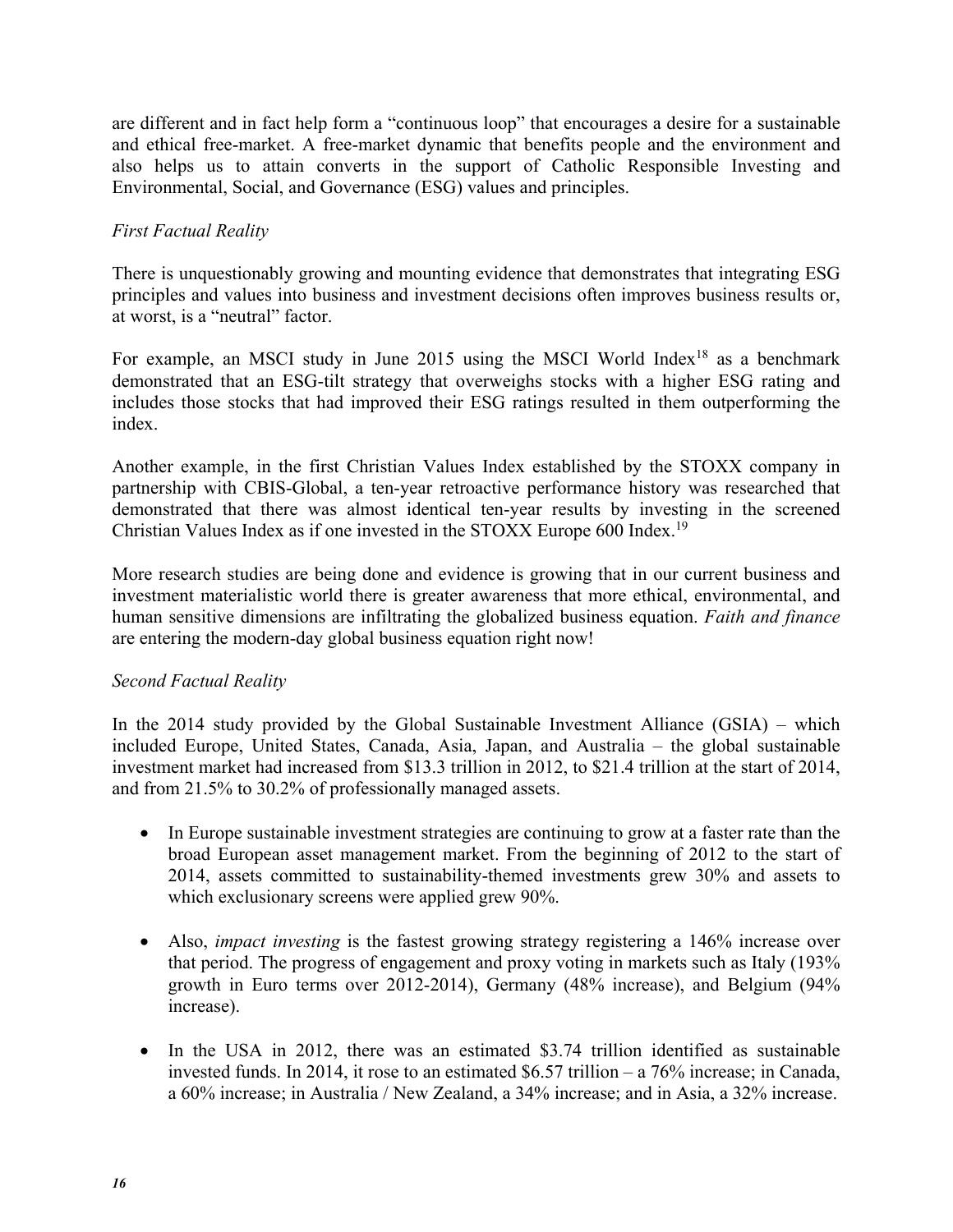The evidence now points to the fact that the spiritual, scientific, and business values heralded in *Laudato si'* – and those same values that you and groups like you have heralded and supported over the years even before *Laudato si'* – have profoundly and effectively influenced the global business and economic worlds already.

By promoting our spiritual values through investment advocacy and by exercising our materialistic investment decisions, you have been the prophets and magnificent contributors to this new "spiritual geography." This approach helps to eradicate the fragmented and dualistic past antagonism between spiritual vs. material / *faith vs. finance*. This approach makes real for the world our Christian faith in our loving creator God by insisting that finance actualizes the inestimable God-given dignity of each woman and man on this globe.

The significant goal that ultimately we must envision in this quest is to make real and effective the values heralded in *Laudato si'.* That means our belief that poverty will be eradicated depends on the continued use of investments to foster a sustainable and ethical free market of investors and businesses that make decisions that respect the integrity of God's creation.

Perhaps, you may be thinking and asking yourselves: "Is Louis' reading of *the signs of the times* a bit too unrealistic or is it just some "wishful thinking" on his part?"

Well, consider these observations by some professionals in the secular investment world:

"We are in the middle of a transition. Ten years from now people won't be having conversations about ESG as a separate discipline. ESG will be part of how one does business in the investment world."<sup>20</sup>

"We believe that ESG principles will be incorporated into almost all investments in the future. Looking forward, I can see a time when my grandkids might say, "you mean you knowingly invested in companies that were polluting or using sweatshop labor? $121$ 

# *Third Factual Reality*

Increasingly, we see business organizations and countries making public disclosures on ESG criteria. They are accounting for not only their "bottom-line" profit; but also they are including their "environmental footprint," effects on climate change, health and safety treatment of employees, sustainable business practices and other areas that help their profits and all of us to profit.

Also, we have experienced just at the end of 2015 significant acceptance and cooperation at the UN Climate Change Conference in Paris (COP 21) of almost two hundred countries worldwide cooperating to reduce "greenhouse emissions" and other measures to improve the environment.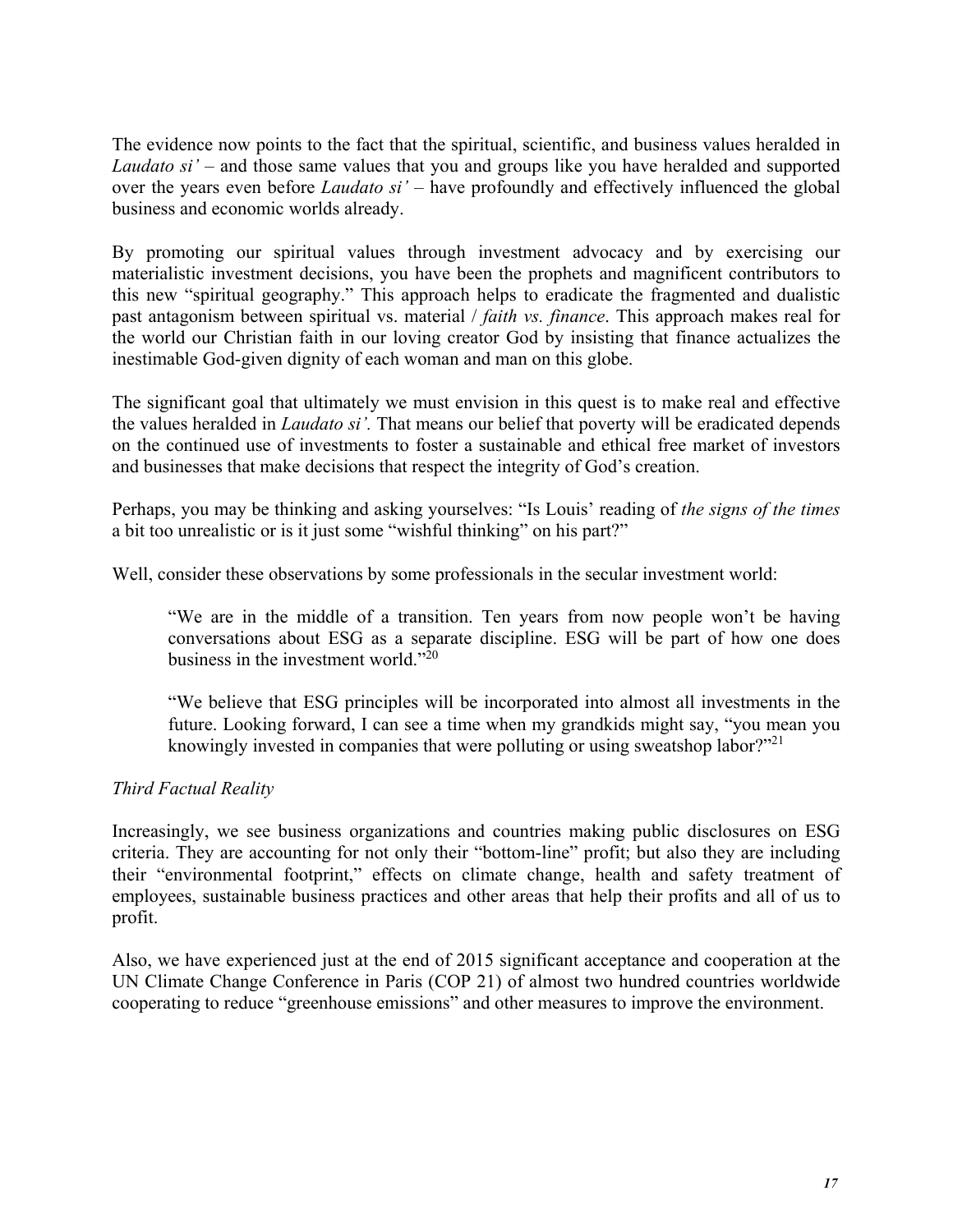### *Fourth Factual Reality*

There is a significant and far-reaching shift that is taking place. A *metanoia*, a "conversion / transformation," has emerged in the socio-economic and religious worlds – the end of patriarchal dominance.

Yes, it is quite controversial and upsetting to many. They believe that in our new globalized world there is still a necessity for an historically embedded patriarchal dominance in societies and other institutions.

This shift / transformation is clearly seen in the economically developed world that has evolved into more of a "service economy." This global transformation is nothing short of phenomenal in how it changes the entire traditional and patriarchal power structures in the world – especially in socio-economic relations. Many "behavioral economists," psychologists, and neuro-scientists are researching this "shift," and calling our attention to new ways of doing business and "doing" religion.

A clear overview and summary of this "shift" is seen in a popular and engaging book by Hanna Rosin, an accomplished author and contributor to the *Washington Post*, *The New Republic*, *The New Yorker*, etc. In her book, [perhaps brashly entitled] *The End of Men: And The Rise of Women*, she explains:

The end of men is really the end of a manufacturing-based economy. A new matriarchy is emerging: for the first time in history, the global economy is becoming a place where women are finding more success than men . . . Run by young, ambitious, capable women . . . Taking matters into their own hands . . . Today 50% more women get college degrees, so even if fewer women are at the top, they are beginning to dominate professions like accounting, financial management, optometry, dermatology, forensic pathology, and veterinary practices.<sup>22</sup>

Furthermore, in fact, the number of female billionaires across the globe is increasing. For instance, Asian female billionaires increased from just three in 2005, to 25 in 2014; and according to the UBS / Price-Waterhouse-Coopers Billionaire Report,<sup>23</sup> just over half of those women are first-generation entrepreneurs.

Other professional research and current literature on this transition demonstrates such scientifically based observations as:

- Women think, feel, and see differently. They value the economy and the world differently. Psychologically women naturally think long-term and see into the future more readily.
- The male brain is programmed to think short-term myopic. Therefore, usually the male business leader strives to maximize year-end profits, quarterly earnings, and today's closing prices. Essentially, the male brain is wired for short-term action.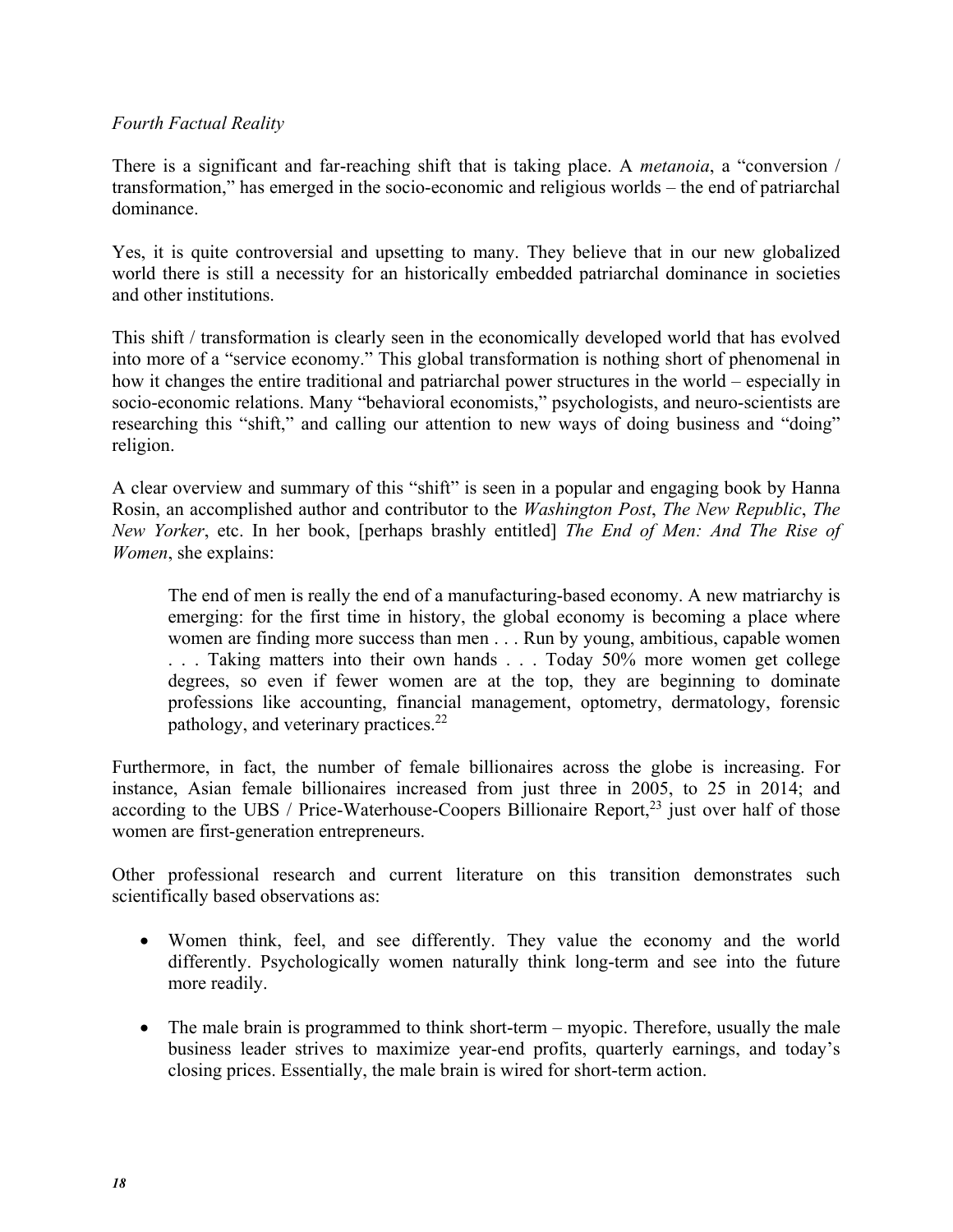- Educational systems are now preparing a new generation of more women leaders than ever before in history.
- Globally women now make up 20% of elected legislators, which is almost double from 15 years ago.
- Current research demonstrates that women tend to reinvest economic gains back into their families and communities more than men do.

The point in recognizing this phenomenal female "shift" to a more equality infused power base in today's globalized world is that the "tipping point" has already happened. It will not be changed; it will not be stopped; it will not be deterred; and any politic, economy, or religion that ignores this faces future irrelevancy or ineffectiveness at best – and possible extinction!

The future reality and effectiveness of *Laudato si'* therefore depends on a political, economic, and religious power base and force that demands the unfettered and unrestricted equality of women and men.

# **Conclusion**

Remember. The title of this presentation was a question regarding *Laudato si'*. Is it "economics, or religion, or what?" I hope that I have answered that question by not attempting to sell you on an easy answer.

What will make the vision and principles of Pope Francis' *Laudato si'* a reality? Not religion alone. Not morality alone. Not politics alone. Not common sense alone. Not science alone. Not economics alone.

It will take all of the above working together. That will be the power that creates a respect for the integrity of God's creation in the imaginations of women and men throughout the world.

The important message that I hope that I have conveyed is this: Pope Francis' call in *Laudato si'* will not be realized unless we assertively and shrewdly read *the signs of the times* and bring *faith and finance* together so that we will have the moral, political, and cultural power to transform the world.

If we are to be the effective instruments for justice, peace and respect for the integrity of creation, we must have the courage to be the prophets and "doers" in today's world. Nothing less will eliminate the degradation of millions of people on our globe who are marginalized into poverty.

This will only become a reality to the degree that we understand that the economic, moral and political foundation for this quest is inextricably interwoven with the diversity of values of real people, regardless of their gender or religious sectarian views or lack thereof.

That we "may all be one"<sup>24</sup> does not depend on we "must all be the same"!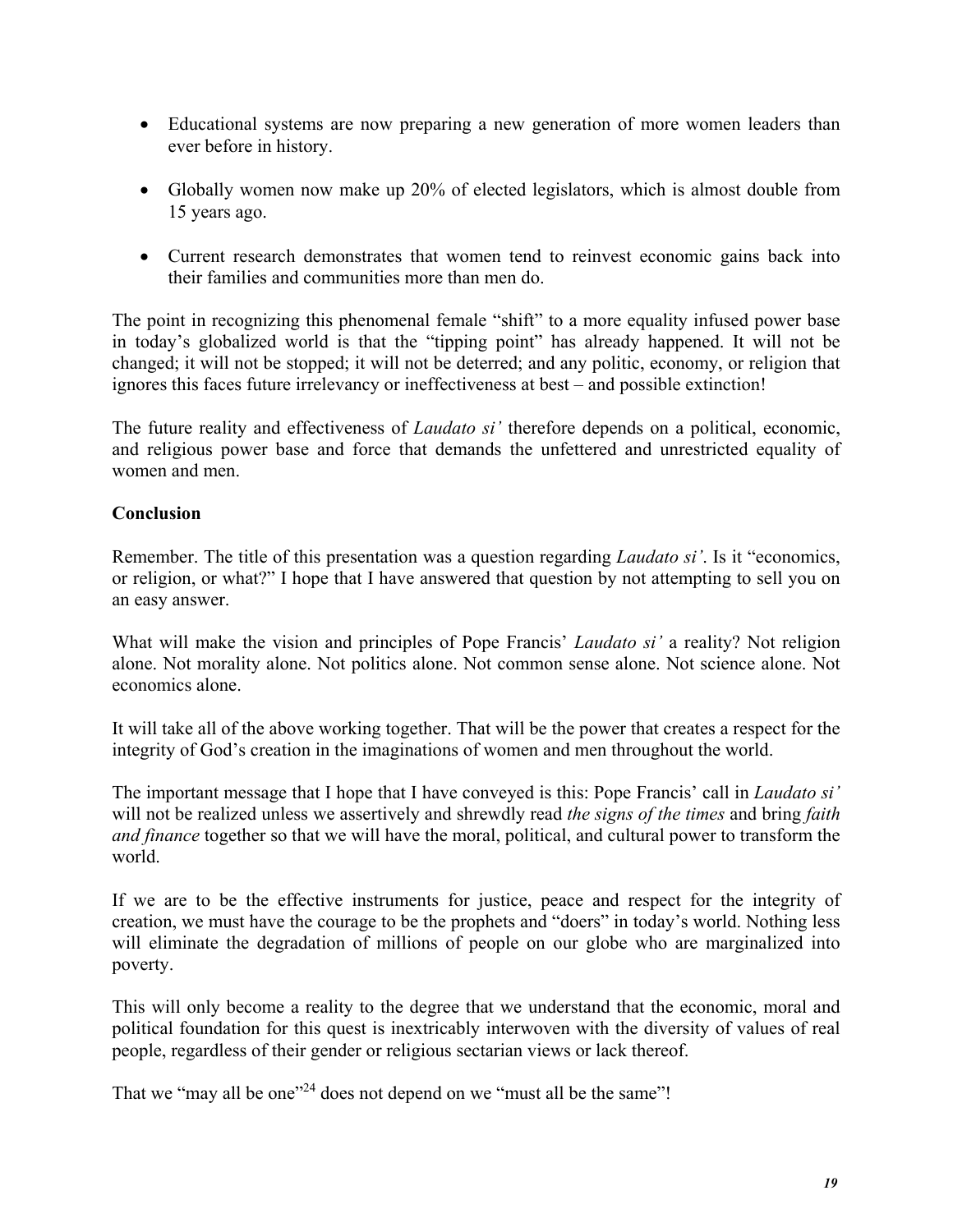It is we – women and men – equally the "believers," equally the "supporters," and equally the "dynamic crusaders" of Pope Francis' *Laudato si'* who will bring *faith and finance* together so that justice, peace, and the integrity of creation will lead the world to care for our common home.

Remember. Our mission is not to react to the present. Our mission is to create the future for justice, peace, and the integrity of creation.

### **Endnotes**

1. This presentation was delivered on February 27, 2016, at a Forum sponsored at the Casa Generalizia of the Brothers of the Christian Schools in Rome by the Justice, Peace and Integrity of Creation Commission of the International Union of Superiors General of Women and the Union of Superiors General of Men.

2. Brother Louis DeThomasis, who co-founded Christian Brothers Investment Services in 1981, is a De La Salle Christian Brother. He was the chairman of CBIS-Global in Rome from 2008 until 2017 and is a president emeritus of Saint Mary's University of Minnesota. He earned a doctorate in financial management from Union Institute and University in Cincinnati, Ohio; and he has been awarded six honorary doctorates (Benedictine University, Lewis University, Manhattan College, Saint Mary's University of Minnesota, Saint Thomas Aquinas College, and University of Saint Thomas).

3. Cf. *Encyclical Letter Laudato Si' of the Holy Father Francis On Care for Our Common Home* (Vatican, 2015).

4. Cf. *The World Bank Annual Report* (Washington DC, 2015).

5. *Perfectae Caritatis*, the title of the 1965 decree of the Second Vatican Council on religious life, focuses on renewal and adaptation in light of *the signs of the times*. As such, many in the audience would have been hearing these words through that powerful ecclesial lens.

6. Christian Brothers Investment Services "works in partnership with Catholic institutions to develop socially responsible investing solutions that meet their current and future investment needs."

7. An allusion to Genesis 1:31.

8. *John* 1:14.

9. John Stuart Mill (1806-1873) "was an English philosopher, political economist, and civil servant." Cf. John Stuart Mill, *Utilitarianism* (1863).

10. Cf. Dan Ariely, *Predictably Irrational: The Hidden Forces That Shape Our Decisions* (HarperCollins, 2008).